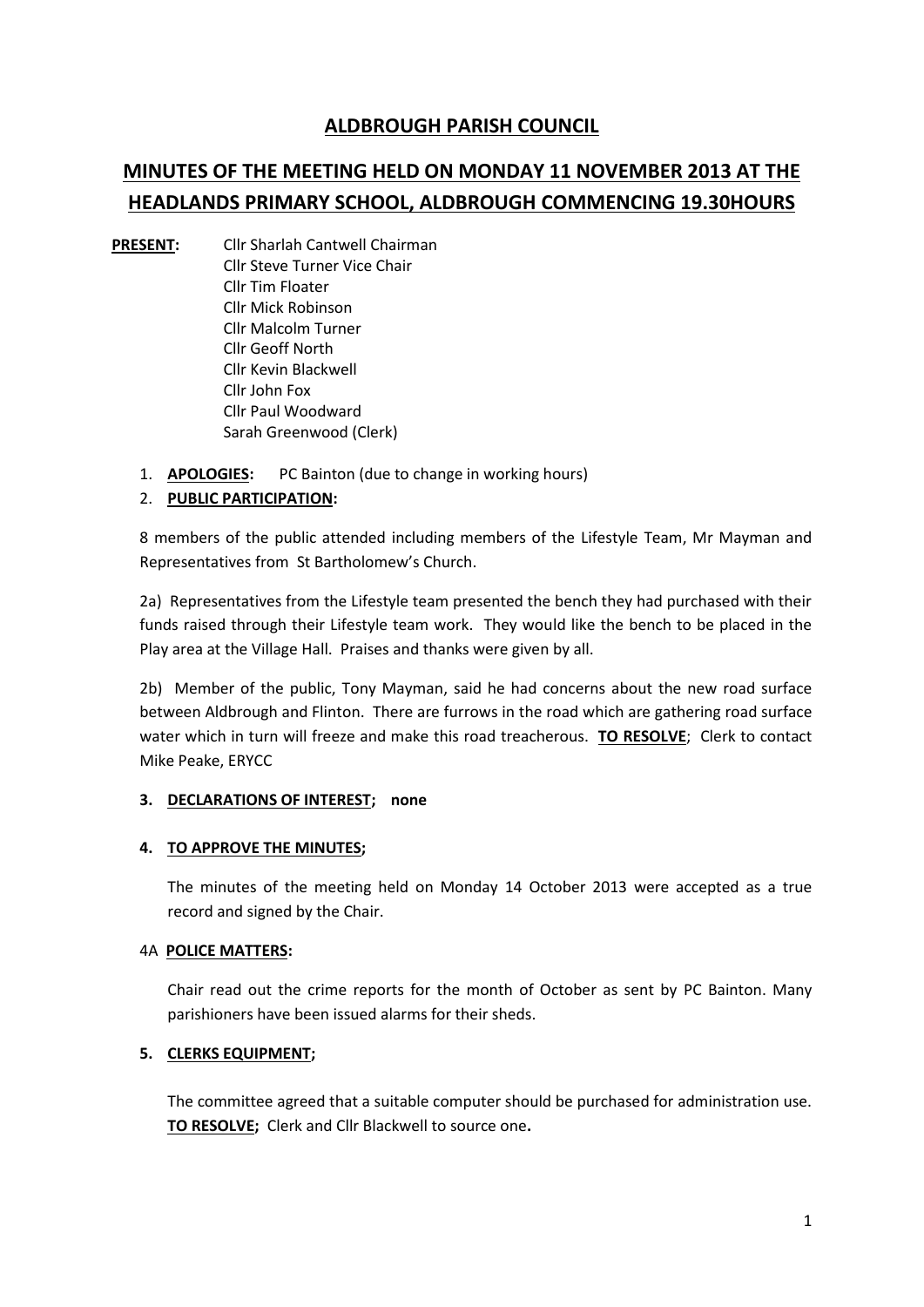## **6. FOOTPATHS/RIGHTS OF WAY:**

Cllr Paul Woodward agreed to take over the managing of this area.

There was a discussion around the state of the bridge, which crosses a stream, just by the side of the Londis shop. Clerk said she has spoken to Andrew Chudley, Countryside Access Officer, who said the Bridge team within the ERYCC are sending an inspector to look at it and if deemed dangerous it will be removed. Andrew had said it would cost around £8000.00 to rebuild and there are no funds available in the ERYCC to do this. Clerk had discussed this with Cllr Steve Turner prior to the meeting who had said to 'wait and see what the Bridge Engineer reported'.

#### **7 CHURCH STEPS AND GATE:**

Two representatives from St Bartholomew's Church were present in the public's seats in response to being invited by the Committee to attend to discuss these issues. The Committee and the Church reps all agreed that the steps and gate were in bad repair and needed making safe. Cllr Geoff North and Cllr Malcolm Turner had visited the site and stated that the steps needed pointing up. The gate needed a hinge replacing and Cllr Geoff North said that he would be able to mend the gate himself. It had been noted by Geoff and Malcolm that the second step from the top was badly cracked and that its risers needed repairing. Cllr Steve Turner said he may have some oak to let them have to mend the gate with. Cllr Steve Turner also suggested it may be good idea to ask Trevor Moore for a price on repairing and pointing up.

There was discussion around who was responsible for the cost of the above. The Church Reps agreed that the Church funds should contribute towards the cost and were happy to have an estimate for the repairs and get them done. **TO RESOLVE;** Cllr Geoff North to deal with this.

#### 8. **CHRISTMAS TREES;**

Cllr Geoff North has agreed to supply the outdoor Christmas tree and has very kindly offered to purchase it himself

St Bartholomew's Church have offered to supply the indoor Christmas tree and a cheque for £20 is to be issued to them for this.

The Chair explained that the Post Office Staff had an idea to put a Christmas tree up around the Cenotaph area, unfortunately the Council's insurance policy does not cover this as regards electric supply, safety and other issues. The committee agreed perhaps the Post Office could put one up on their own property if they wished.

# 9. **POOR FIELDS CHARITY;**

Cllr Steve Turner said that the vouchers which are to be distributed out to the elderly in the village, are in the process of being printed.

# 10. **PLAY** AREA **INSURANCE**

A bill dated 1/7/2013 was presented to the committee from Aldbrough Village Hall representatives for payment of £135 which is to re-pay the Village Hall who had paid for insurance of the Play area. The Aldbrough Parish Council to take over arranging their own insurance for the play area from  $1<sup>st</sup>$ July 2014. **TO RESOLVE**; Clerk to pay the bill from funds and look into insurance quotes.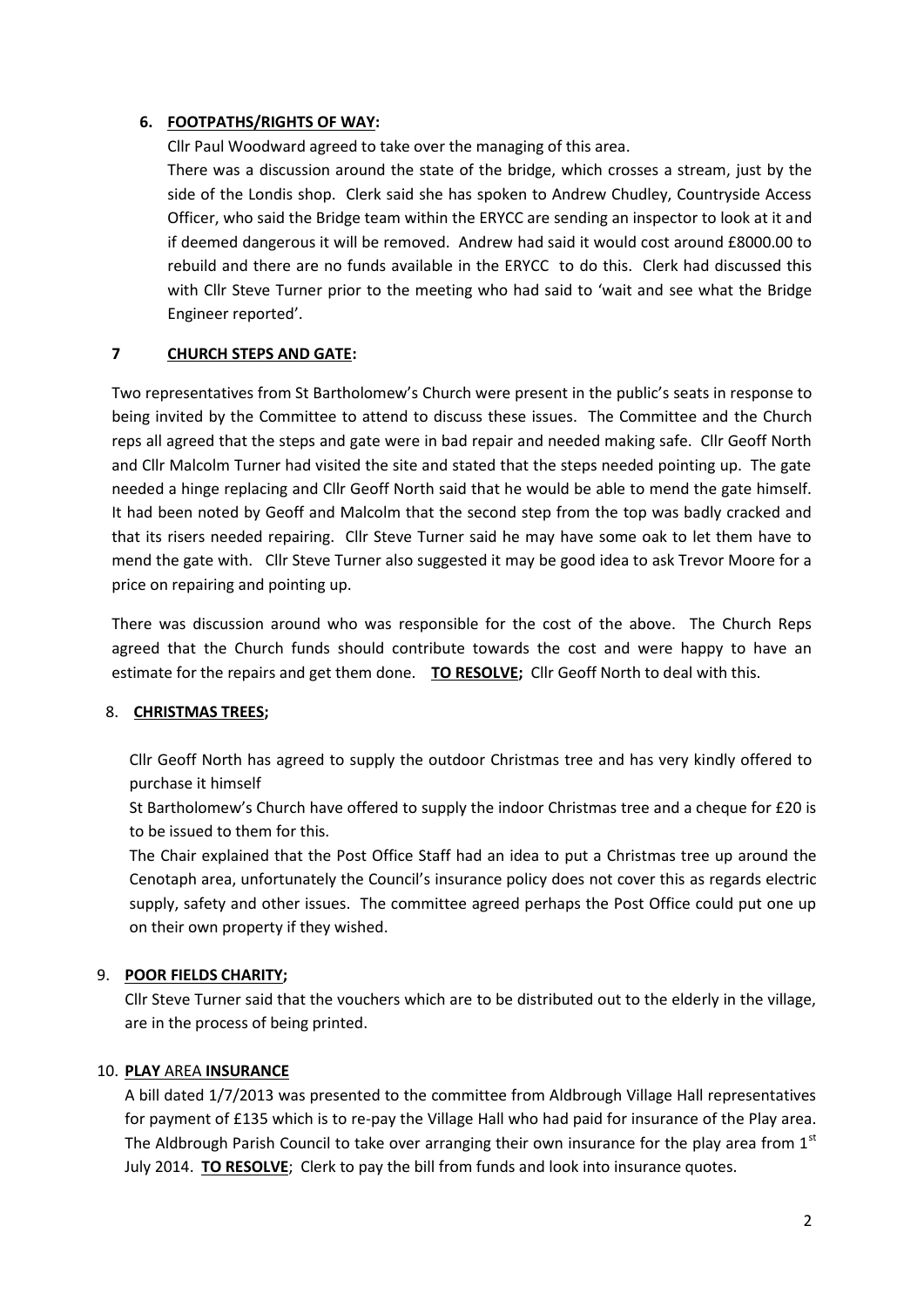#### 11. **COMMUNITY EMERGENCY PLAN**

A recent application for a Grant highlighted that the Emergency Plan needs updating. **TO RESOLVE:** Cllr Blackwell to obtain the template from previous clerk**.**

## 12. **SALT SPREADERS:**

Chair stated that the 3 salt spreaders were currently kept on the Post Office premises, however the spreaders could be kept elsewhere more accessible. A question arose around where the spreaders could be kept.

Volunteers are needed to offer to spread the salt.

Cllr Paul Woodward offered to be the Co-ordinator for this and will make a plan of where to keep the spreaders, a list of volunteers and where the salt will be kept.

**TO RESOLVE; Cllr** Paul Woodward to organise

- 13. PLANNING APPLICATIONS: Cllr Fox said there were none
- 14. TO PRESENT MONTHLY ACCOUNTS: Chair read out the accounts balances and signed the form.

#### 15. **CORRESPONDENCE;**

The council received a letter from their Insurance company reminding of procedures to be followed regarding winter time and salt spreading – this was passed to Cllr Woodward.

15a). The Parish council received an email from a member of the public (Mr Walker) dated  $1<sup>st</sup>$ November 2013 regarding there being no lighting whatsoever between Elm Grove to Queensmede. Chair stated this issue came under the ERYCC jurisdiction. **TO RESOLVE;** Clerk to write to Mr Walker with this information and who to contact.

# 16. **ANY OTHER BUSINESS**:

- a) Cllr Blackwell discussed the new street lights and when they were going to be switched on. Accordingly, members of the Committee had heard it was due to be fixed this week, but no date so far.
- b) Cllr Robinson said that the speed sign at Garton Road has been replaced, but is not working.
- c) Cllr Robinson discussed issues around the Allotment List. Accordingly the list has 3 people on the waiting list for obtaining an allotment plot. Cllr Robinson reminded everyone that there is a policy that if a person waiting on the list refuses a certain plot, they should then be put to the bottom of the list. Also Cllr Robinson said that the policy in allocating allotments is done by the whole committee at the meetings, not just one individual. **TO RESOLVE**: Cllr Floater said he would get an up to date list and check if people still wanted to be on the waiting list.

It was stated that if a person wished to give their allotment plot, notice should be given to end holding of plot on  $1<sup>st</sup>$  January.